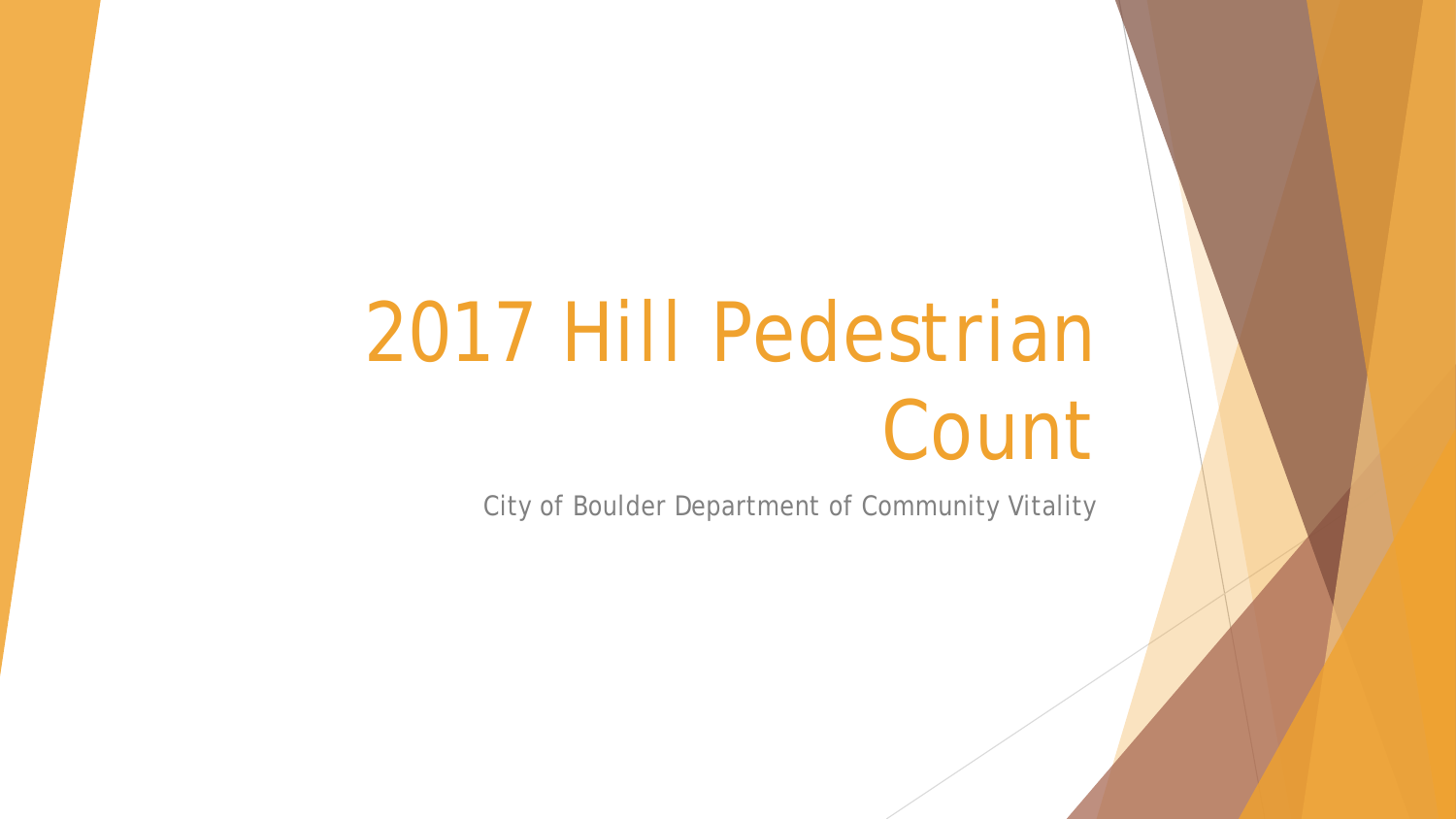## Methodology

- ▶ Two intersections, two cameras at each intersection
	- ▶ 13<sup>th</sup>/College (north end)
	- $\blacktriangleright$  13<sup>th</sup>/Pennsylvania (south end)
- **Two months** 
	- **July (summer)**
	- ▶ October (school year)
- ▶ Two days a week, third week of each month
	- Saturdays (weekend)
	- Wednesdays (weekday)
- $\blacktriangleright$  Peak hours
	- 7:00-9:00 a.m. (morning commute)
	- $\blacktriangleright$  11:00-1:00 p.m. (lunch traffic)
	- $\blacktriangleright$  4:00-6:00 p.m. (evening commute)
- Due to a technical problem,  $13<sup>th</sup>$  / College Ave. count included data from Wednesday, October 18 and Wednesday, October 24.

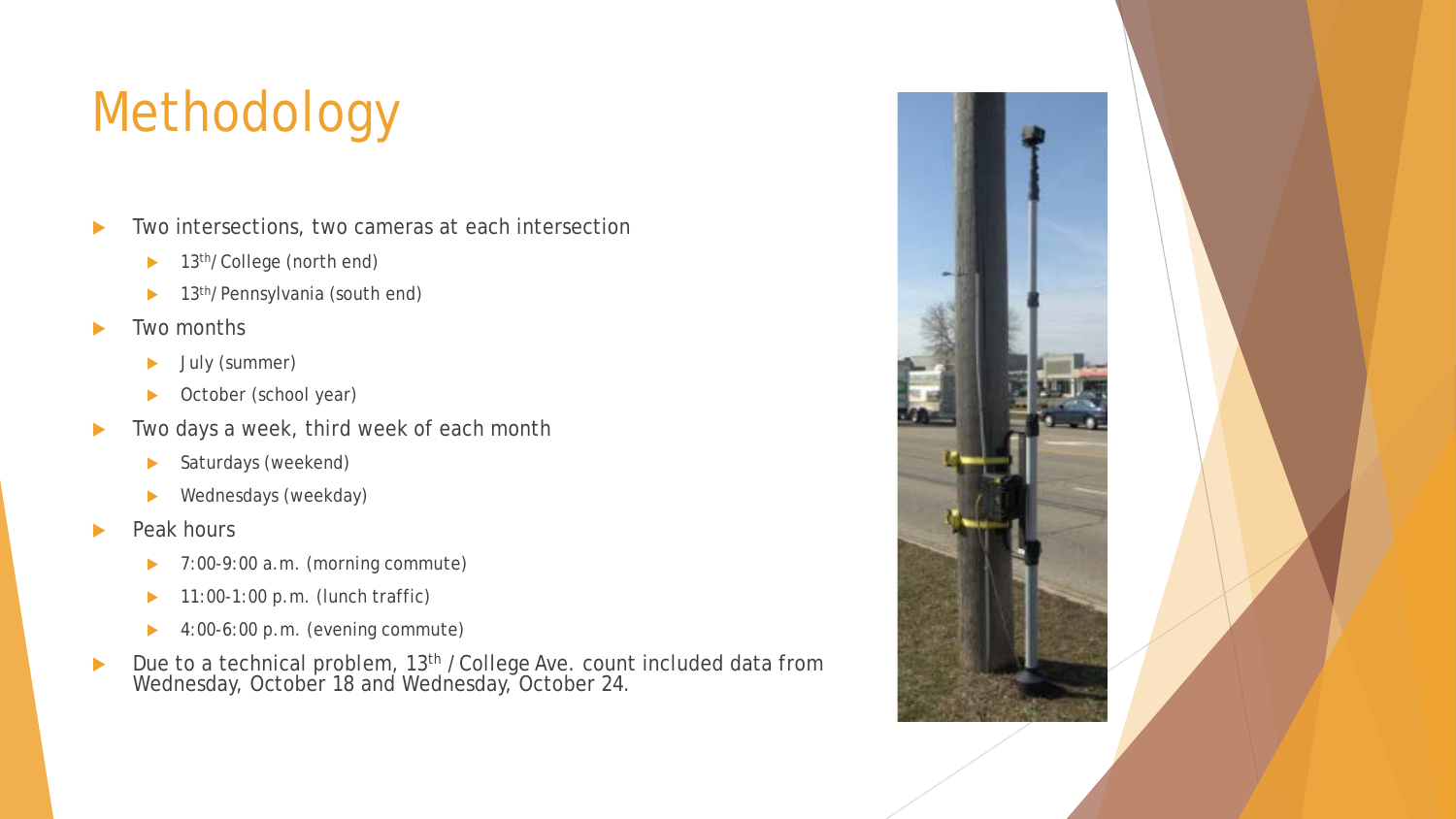#### Pedestrian Activity – July (Summer)



- Saturday: 13<sup>th</sup> St. & College Ave. averaged 13 more pedestrians per hour.
- Wednesday: 13<sup>th</sup> St. & College Ave. averaged 121 more pedestrians per hour.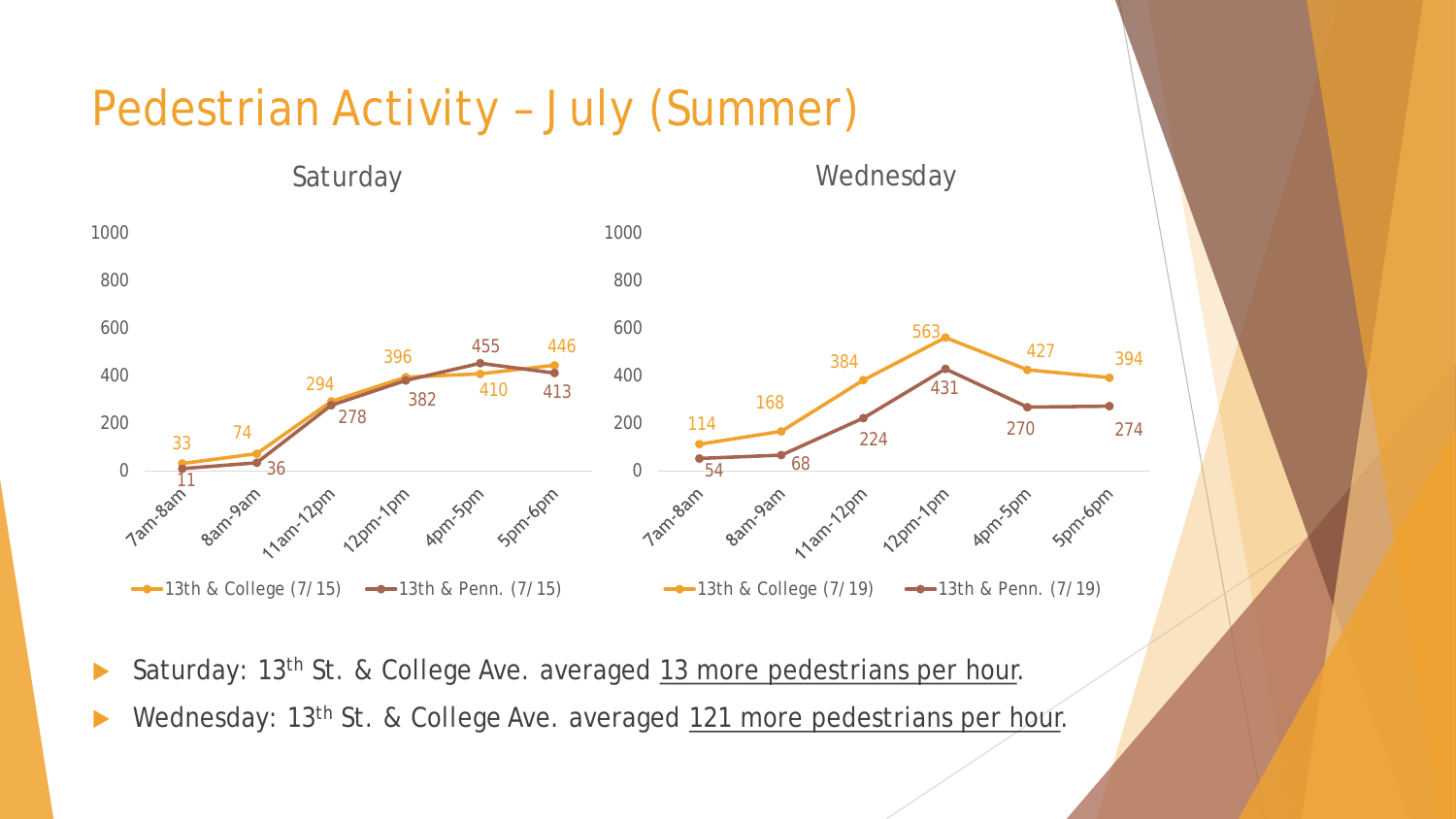#### Pedestrian Activity – October (School Year)



- Saturday: 13<sup>th</sup> St. & College Ave. averaged 99 more pedestrians per hour.
- Wednesday: 13<sup>th</sup> St. & College Ave. averaged 168 more pedestrians per hour.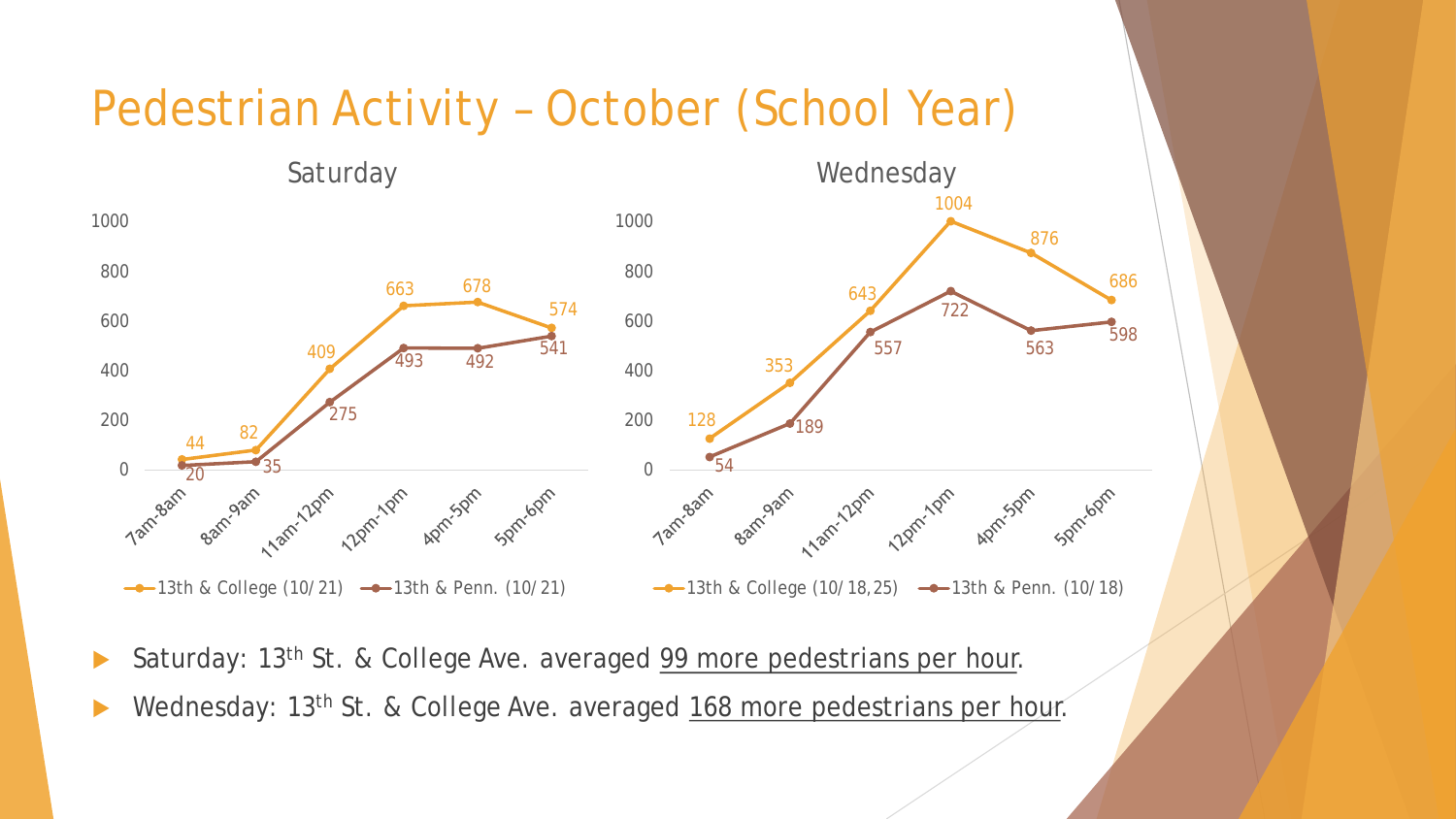### Comparison – July v. October

#### Pedestrian Activity



- Traffic consistently higher in October: both locations, on weekends and weekdays
- Traffic on College is consistently higher on weekdays
- Traffic on Pennsylvania drops on weekdays during the summer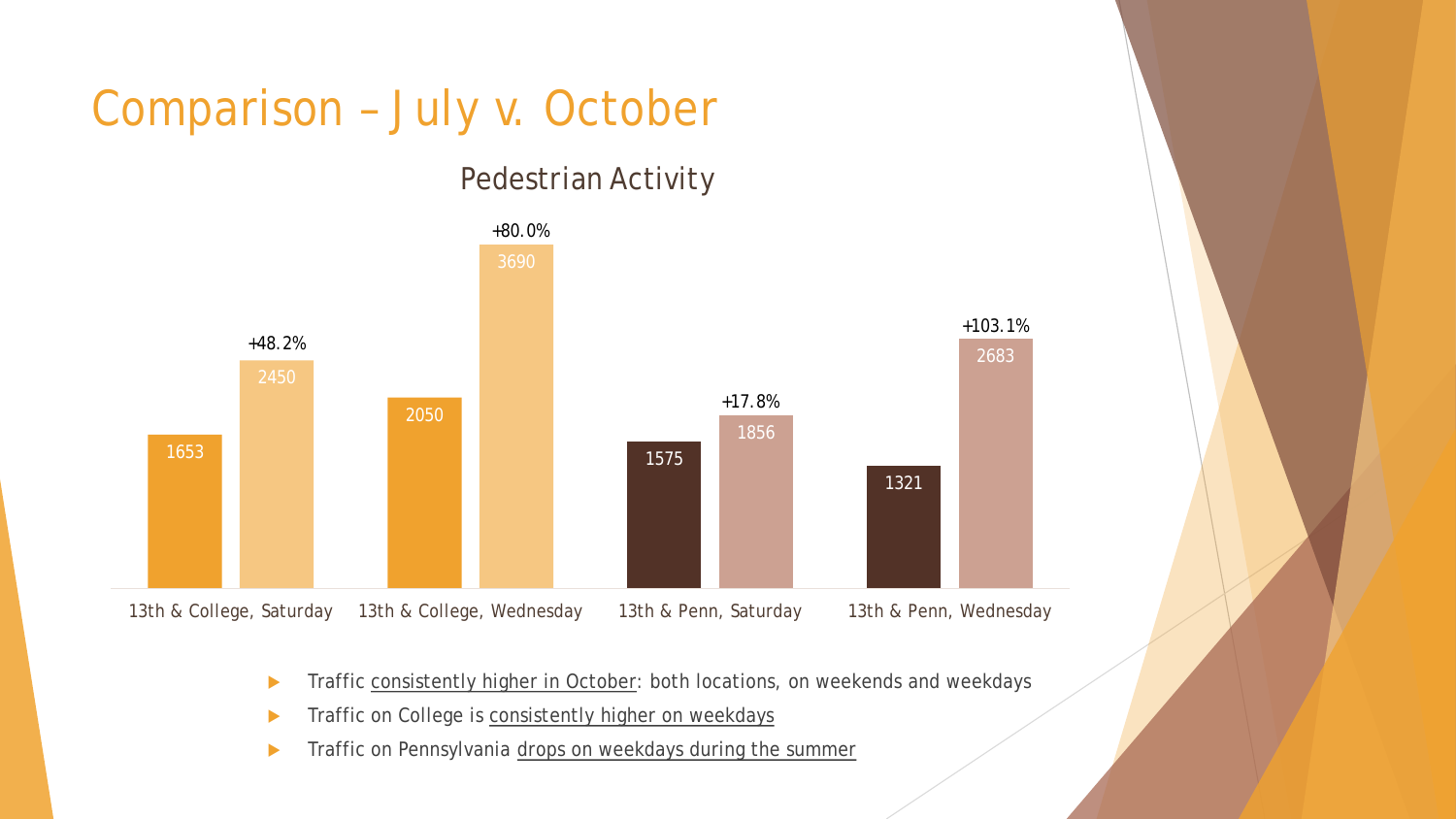#### Analysis – Total Pedestrians at Both Locations



Saturday, July 15 and the state of the state of the state of the state of the state of the state of the state

Saturday, Oct. 21 **4306** 33.4%

|                    | # of Pedestrians | % Change |
|--------------------|------------------|----------|
| Wednesday, July 19 | 3371             |          |
| Wednesday, Oct. 18 | 6643             | 97.1%    |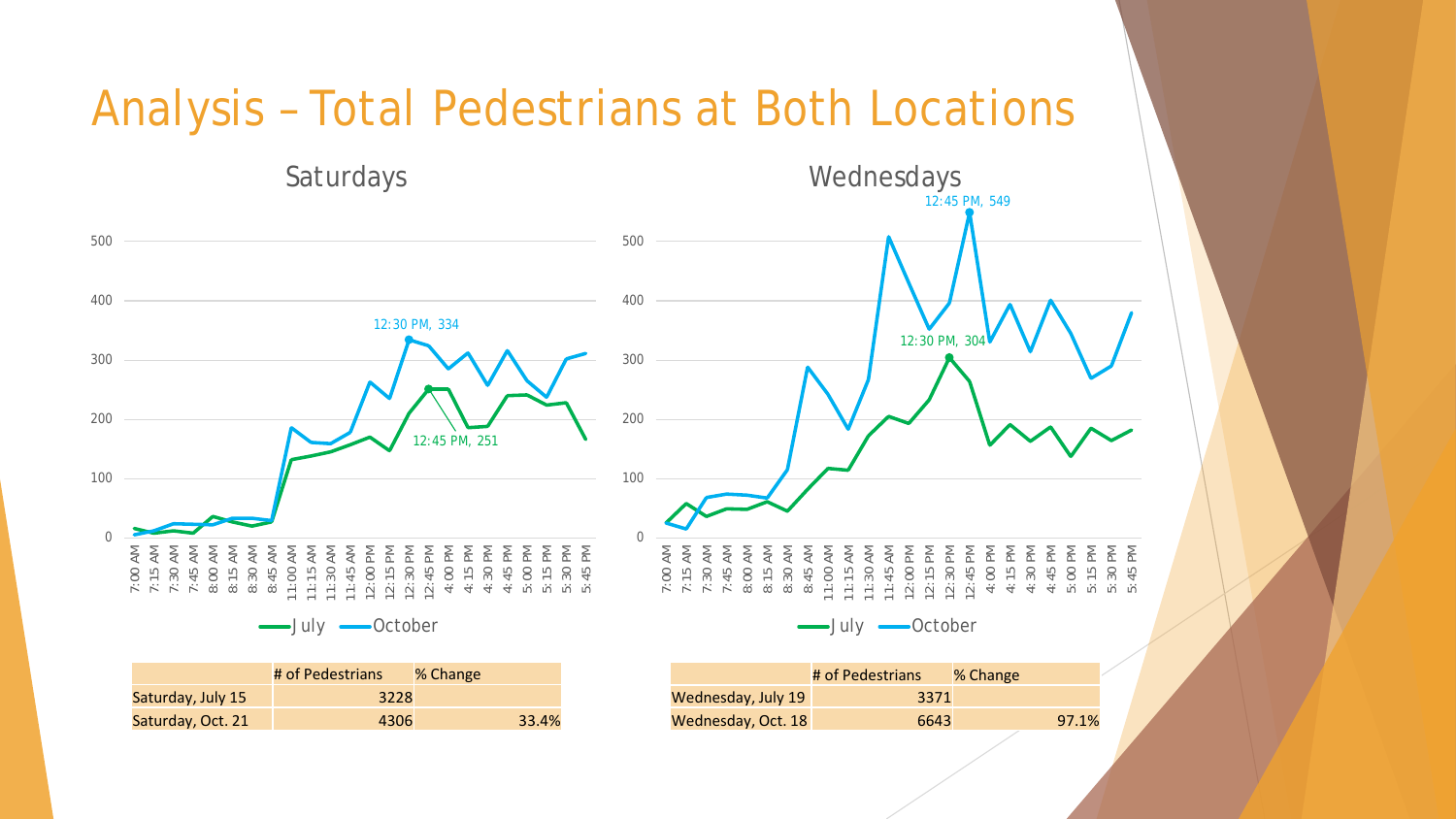#### Analysis – Revenues: July v. October



**UHGID Sales Tax Revenue**

- On average, sales tax revenue is \$26,500, or 33%, higher in October.
- Pedestrian traffic is 61.8% higher in October.
- This suggests that a 10% increase in pedestrian traffic *may* be correlated with a 5% to 8% increase in sales tax revenue.